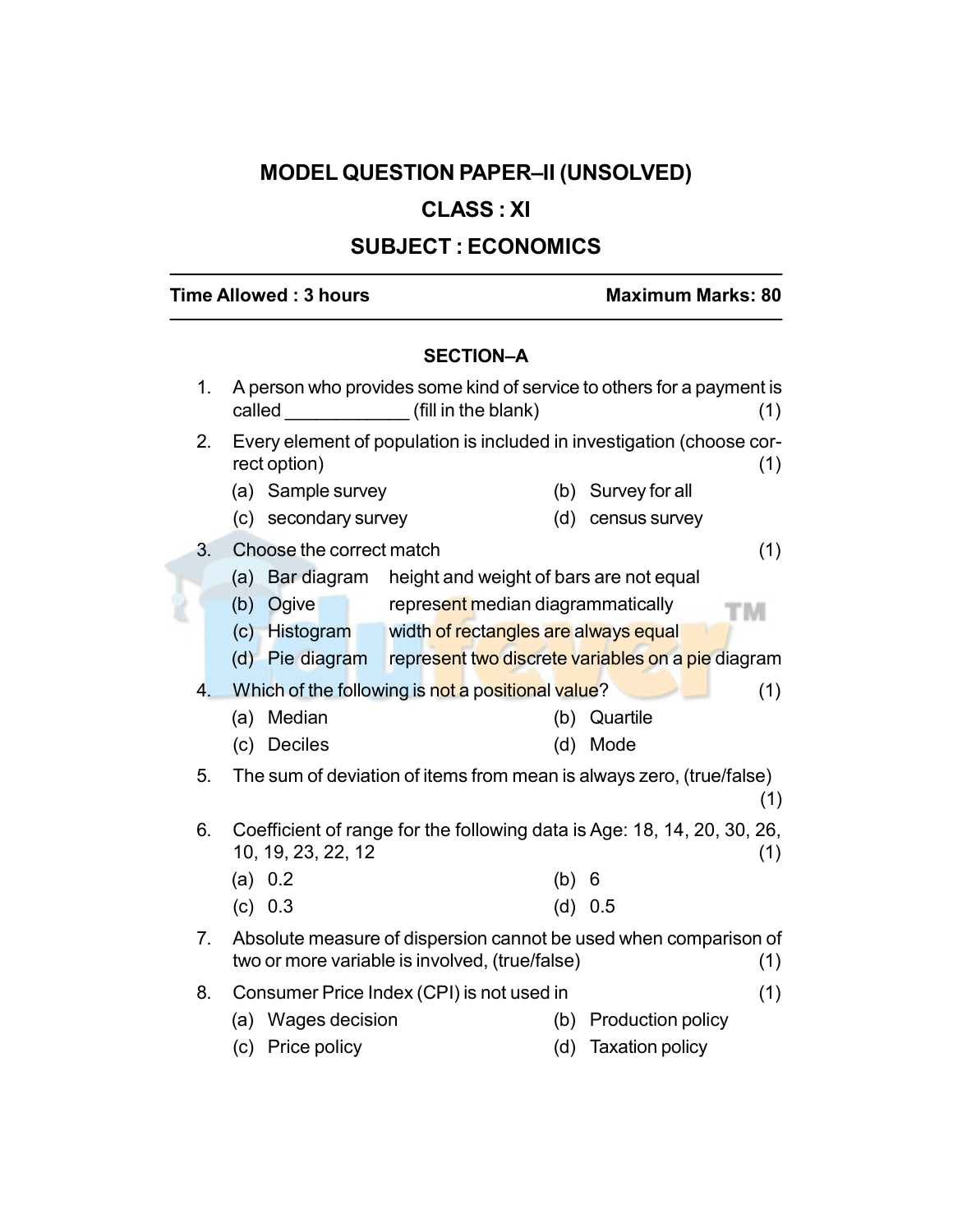- 9. Degree of correlation between +0.25 and +0.75 is (1)
	-
	- (a) Perfect positive (b) Moderate positive
	- (c) Highly positive (d) Low positive
- 

#### OR

Rohit, an economics student carefully computes the correlation coefficient between two variables and gets  $r = -1.15$ . What does this value mean?

- 10. Which of the following is a weighted index number? (1)
	- (a) Laspeyre's
	- (b) Paasche's
		- $\Sigma$ RW
	- (c)  $\Sigma W$
	- (d) All of the above
- 11. Calculate median from the following data: (3)

|  | $X$   10   20   30   40   50   60   70   80 |  |  |  |
|--|---------------------------------------------|--|--|--|
|  | 2 8 16 26 20 16 7 4                         |  |  |  |

12. Mean deviation or standard deviation, which measure of dispersion you will prefer to use? Give reason for your choice. (3)

| . .<br>×<br>×<br>۰,<br>w<br>۰. |
|--------------------------------|
|--------------------------------|

Absolute measure or relative measure, which measure of dispersion you will prefer to use? Give reason for your choice.

13. Use histogram to represent the following data and locate the mode.

(4)

| Age            | Less    | Less            | Less    | Less    | Less    | Less      |
|----------------|---------|-----------------|---------|---------|---------|-----------|
|                | than 10 | than 20 $\vert$ | than 30 | than 40 | than 50 | I than 60 |
| No. of persons | 8       | 22              | 40      | 60      | 75      | 80        |

14. Calculate coefficient of Quartile Deviation from the following data: (4)

|  | X: 12 8 16 17 9 24 20 18 16 15 25 |      |  |  |  |
|--|-----------------------------------|------|--|--|--|
|  |                                   | OR . |  |  |  |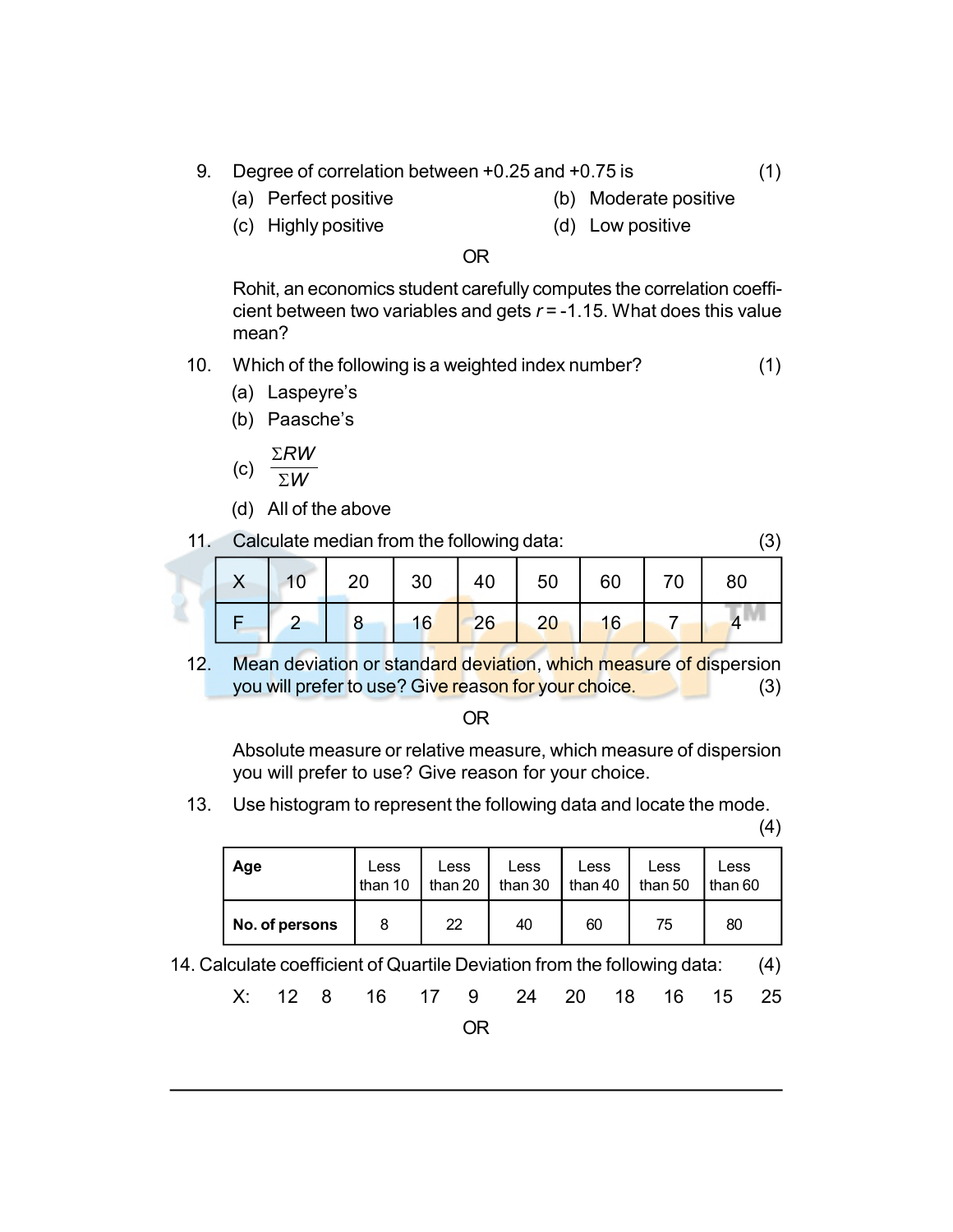Find the missing value, if mean=27

|  | $0-10$   10-20   20-30   30-40 | 40-50 |
|--|--------------------------------|-------|
|  |                                |       |

15. Calculate Pasche's price index from the following data: (4)

|              | <b>Base Year</b> |          | <b>Current Year</b> |          |  |
|--------------|------------------|----------|---------------------|----------|--|
| <b>Items</b> | <b>Price</b>     | Quantity | <b>Price</b>        | Quantity |  |
| Α            | 10               | 8        | 20                  | 10       |  |
| B            | 35               | 6        | 40                  | 9        |  |
| C            | 30               | 20       | 32                  | 25       |  |
| D            | 40               | 5        |                     | 6        |  |

17. Calculate Karl Pearson's coefficient of correlation from the following data: (6)

| 10 <sub>1</sub> | $\sqrt{12}$ | 12 <sub>1</sub> | 16          |  |
|-----------------|-------------|-----------------|-------------|--|
| 22 <sub>1</sub> | 26          | 27/             | $\sqrt{31}$ |  |

16. Use ogive to represent the following data and locate the median: (6)

| Class Interval |  |                | $0-10$   10-20   20-30   30-40   40-50   50-60 |  |
|----------------|--|----------------|------------------------------------------------|--|
| frequency      |  | 2 <sup>c</sup> |                                                |  |

#### OR

Calculate Rank coefficient of correlation from the following data:

|  | X   40   30   55   50   40   65   35 |  |  |
|--|--------------------------------------|--|--|
|  | Y   35   44   25   30   30   20   40 |  |  |

#### SECTION - B

18. Define opportunity cost. (1) 19. Consumer is at equilibrium point, how many units of a commodity is buying if price of the commodity is zero? (1)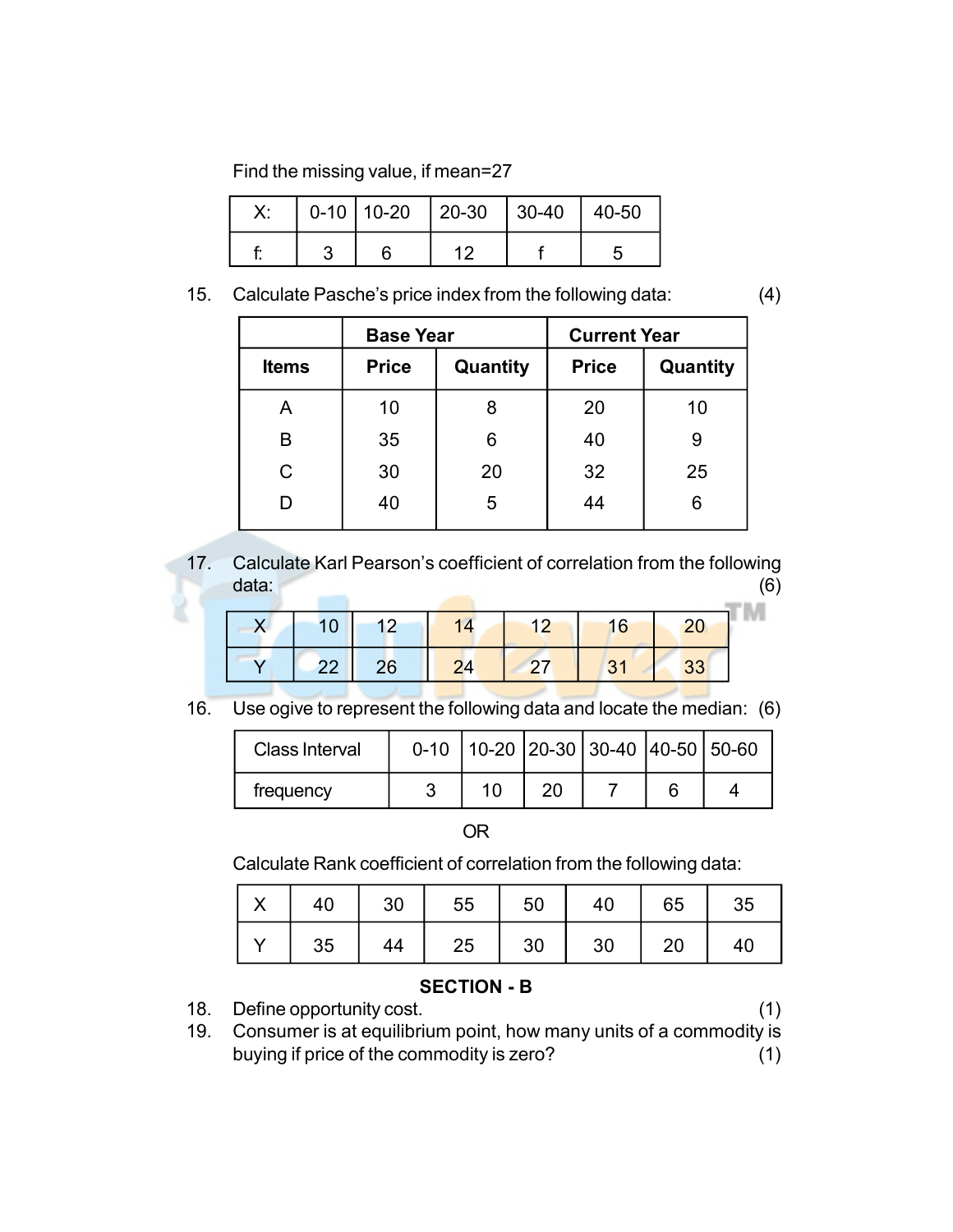|     | Unlimited<br>(a)                                                                                                                         | (b) More than others       |
|-----|------------------------------------------------------------------------------------------------------------------------------------------|----------------------------|
|     | (c) Zero                                                                                                                                 | (d) Where $MU=0$           |
| 20. | Demand curve of a commodity shifts rightward in case of-                                                                                 | (1)                        |
|     | (a) Decrease in the price of commodity                                                                                                   |                            |
|     | (b) Decrease in the price of substitute goods                                                                                            |                            |
|     | (c) Increase in the price of complementary goods                                                                                         |                            |
|     | (d) The price of substitute goods                                                                                                        |                            |
| 21. | Elasticity of demand of a commodity is -1.5. Price of commodity in-<br>creased by 18%. What will be the change in quantity demanded? (1) |                            |
|     | (a) Decrease by 24 units                                                                                                                 | (b) Decrease by 18 units   |
|     | Decrease by 24 percent<br>(c)                                                                                                            | (d) Decrease by 18 percent |
| 22. | When per unit means constant                                                                                                             | (1)                        |
|     | (a) $AR > MR$                                                                                                                            | (b) AR <mr< td=""></mr<>   |
|     | (c) $AR = MR$                                                                                                                            | (d) TR is constant         |
| 23. | Choose the correct option:                                                                                                               | (1)                        |
|     | Increase in price of inputs, the supply, (increases/decreases)                                                                           |                            |
| 24. | MC intersect AVC at the point, where AVC is:                                                                                             | (1)                        |
|     | (a) Minimum                                                                                                                              | (b) Maximum                |
|     | (c) Zero                                                                                                                                 | (d) AVC=AC                 |
| 25. | Identify the feature of monopolistic competition market:                                                                                 | (1)                        |
|     | (a) Uniform price                                                                                                                        |                            |
|     | Interdependence of firms<br>(b)                                                                                                          |                            |
|     | Difficult entry<br>(c)                                                                                                                   |                            |
|     | (d) Selling cost                                                                                                                         |                            |
| 26. | Implication of single seller in the market is:                                                                                           | (1)                        |
|     | (a) Best quality goods available in the market                                                                                           |                            |
|     | Uniform price prevails in the market<br>(b)                                                                                              |                            |
|     | (c) Price discrimination                                                                                                                 |                            |
|     | Very significant selling cost<br>(d)                                                                                                     |                            |
|     | <b>OR</b>                                                                                                                                |                            |
|     | Define perfect oligopoly.                                                                                                                |                            |